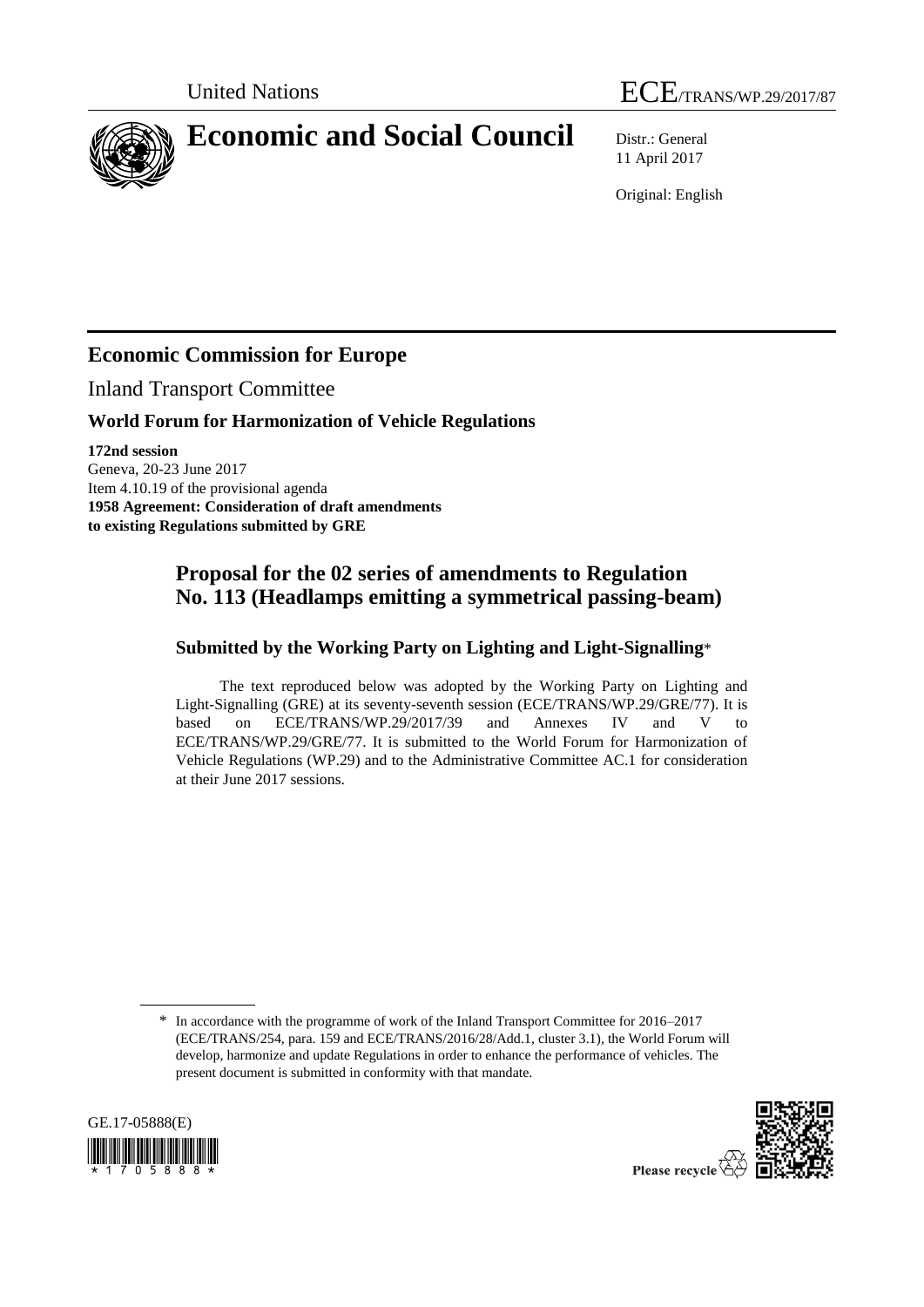## **02 series of amendments to Regulation No. 113 (Headlamps emitting a symmetrical passing-beam)**

*Paragraph 1.3.1.,* amend to read:

- "1.3.1. The trade name or mark:
	- (a) Lamps bearing the same trade name or mark but produced by different manufacturers shall be considered as being of different types;
	- (b) Lamps produced by the same manufacturer differing only by the trade name or mark shall be considered as being of the same type."

*Insert a new paragraph 2.4.,* to read;

- "2.4. In the case of a type of lamp differing only by the trade name or mark from a type that has already been approved it shall be sufficient to submit:
- 2.4.1. A declaration by the lamp manufacturer that the type submitted is identical (except in the trade name or mark) with and has been produced by the same manufacturer as, the type already approved, the latter being identified by its approval code;
- 2.4.2. Two samples bearing the new trade name or mark or equivalent documentation."

*Paragraph 5.*, amend to read:

#### **"5. General specifications**

The requirements contained in sections 5. "General specifications" and 6. "Individual specifications" and in the Annexes referenced in the said sections of Regulations Nos. 53, 74 or 86, and their series of amendments in force at the time of application for the lamp type approval shall apply to this Regulation.

The requirements pertinent to each lamp and to the category/ies of vehicle on which the lamp is intended to be installed shall be applied, where its verification at the moment of lamp type approval is feasible.

5.1. …"

*Paragraph 5.3.1.,* amend to read:

"5.3.1. Headlamps shall only be equipped with filament light source(s) approved according to Regulation No. 37 and/or, with (an) LED module(s).

> In the case of the use of additional light source(s) and/or additional lighting unit(s) to provide bend lighting, the additional light source(s) shall correspond to and the additional lighting unit(s) shall only be equipped with approved filament light sources covered by Regulation No. 37, provided that no restriction on the use for bending light is made in Regulation No. 37 and its series of amendments in force at the time of application for type approval, and/or LED modules(s)."

*Paragraph 5.4.1.,* amend to read:

"5.4.1. The headlamp shall only be equipped with (a) gas-discharge light source(s) approved according to Regulation No. 99 and/or (an) LED module(s).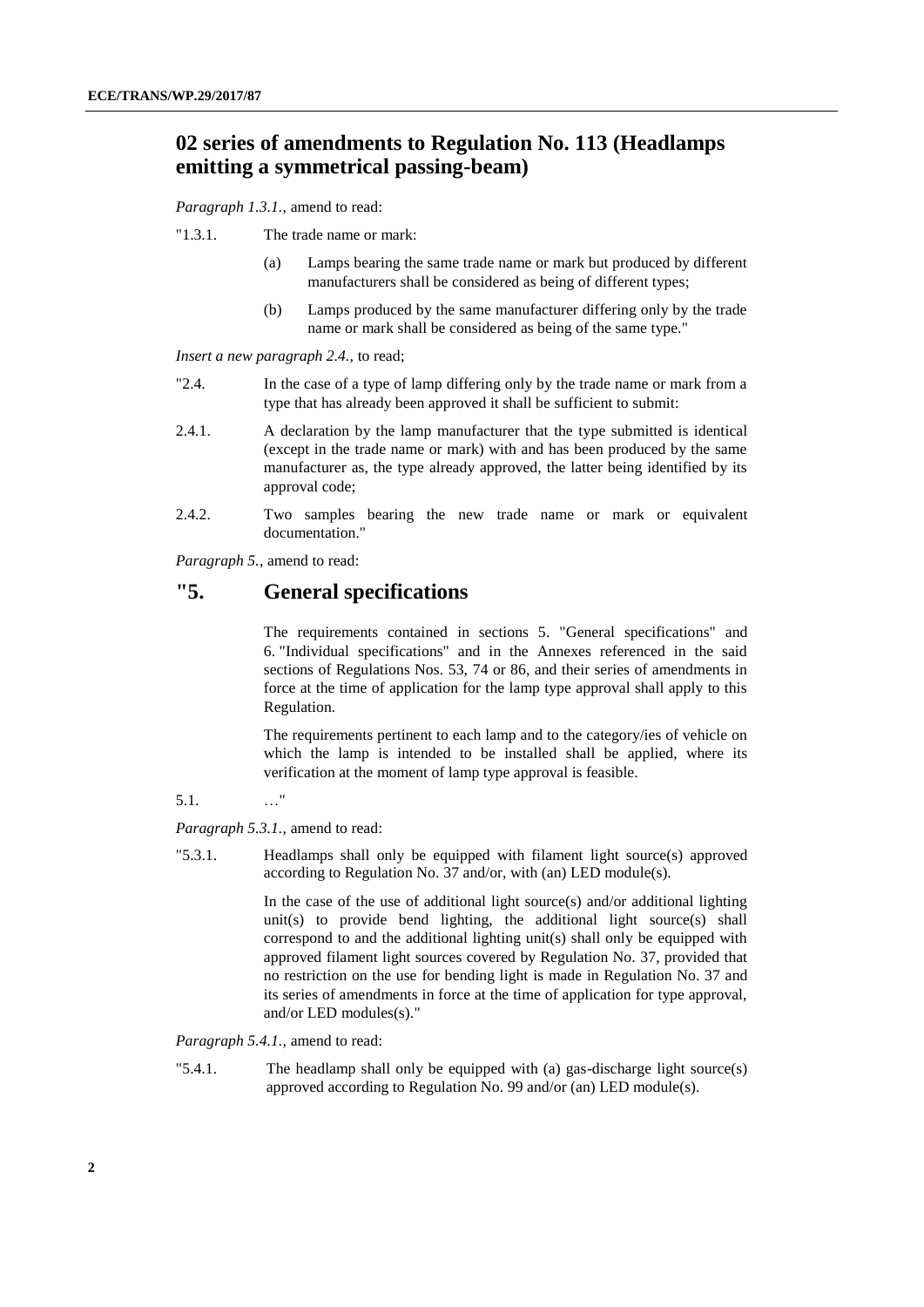In the case of the use of additional light source(s) and/or additional lighting unit(s) to provide bend lighting, the additional light source(s) shall correspond to and the additional lighting unit(s) shall only be equipped with approved filament light source(s) covered by Regulation No. 37, provided that no restriction on the use for bending light is made in Regulation No. 37 and its series of amendments in force at the time of application for type, and/or LED modules(s)."

*Paragraph 9.1.,* amend to read*:*

"9.1. Headlamps shall be so manufactured as to conform to the type approved under this Regulation.

> The compliance with the requirements set forth in paragraphs 6. and 7. above shall be verified as follows:"

*Paragraph 9.2. (former)*, renumber as paragraph 9.1.1.

*Paragraph 9.3. (former)*, renumber as paragraph 9.1.2.

*Paragraph 9.4. (former)*, renumber as paragraph 9.2.

*Paragraph 9.5. (former)*, renumber as paragraph 9.3.

*Paragraph 9.6. (former)*, renumber as paragraph 9.4.

*Paragraph 13.5 (former),* renumber as paragraph 13.7.

*Insert new paragraphs 13.5. and 13.6.*, to read:

- "13.5. As from the official date of entry into force of the 02 series of amendments, no Contracting Party applying this Regulation shall refuse to grant approval under this Regulation as amended by the 02 series of amendments.
- 13.6. As from 1 September 2019 Contracting Parties applying this Regulation shall grant approvals only if the headlamp meets the requirements of this Regulation as amended by the 02 series of amendments."

*Annex 4,* 

*Paragraph 1.2.1.1.2.,* amend to read:

"1.2.1.1.2. For headlamp with the outside lens in plastic material:

The mixture of water and polluting agent to be applied to the headlamp shall be composed of:

- (a) 9 parts by weight of silica sand with a particle size of  $0-100 \mu m$ ,
- (b) 1 part by weight of vegetal carbon dust produced from beech wood with a particle size of 0-100 μm,
- (c)  $0.2$  part by weight of NaCMC<sup>3</sup>,
- (d) 5 parts by weight of sodium chloride (pure at 99 per cent),
- (e) 13 parts by weight of distilled water with a conductivity of  $\leq 1$  mS/m,
- (f)  $2 \pm 1$  drops of surfactant.<sup>4</sup>

The mixture shall not be more than 14 days old."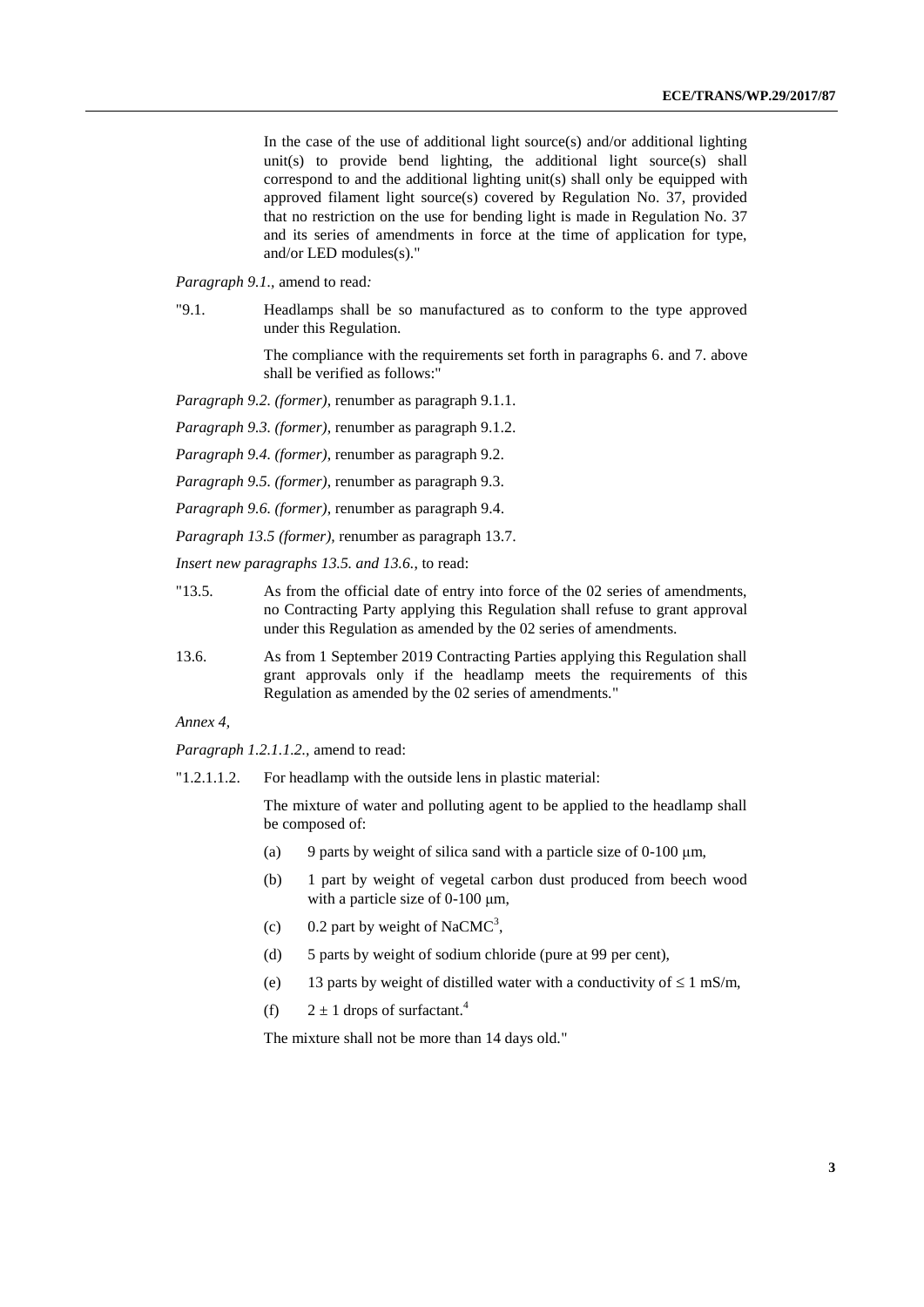| <i>Paragraph 2.2.</i> , amend to read: |                                                                                                                                                                                                                                                                                                                                                           |                                                                                                       |
|----------------------------------------|-----------------------------------------------------------------------------------------------------------------------------------------------------------------------------------------------------------------------------------------------------------------------------------------------------------------------------------------------------------|-------------------------------------------------------------------------------------------------------|
| "2.2.                                  | Test results                                                                                                                                                                                                                                                                                                                                              |                                                                                                       |
| 2.2.1.                                 | The result in milliradians (mrad) shall be considered as acceptable for a<br>headlamp producing a passing beam, only when the absolute value $\Delta r_1 =  r_3 - \Delta r_2 $<br>$r_{60}$   recorded on the headlamp is not more than 1.0 mrad ( $\Delta r_I < 1.0$ mrad)<br>upwards and not more than 2.0 mrad ( $\Delta r_I \leq 2.0$ mrad) downwards. |                                                                                                       |
| 2.2.2.                                 | However, if this value is:                                                                                                                                                                                                                                                                                                                                |                                                                                                       |
| Movement                               |                                                                                                                                                                                                                                                                                                                                                           |                                                                                                       |
| Upward                                 |                                                                                                                                                                                                                                                                                                                                                           | more than 1.0 mrad but not more than 1.5 mrad<br>$(1.0 \text{ mrad} < \Delta r_I < 1.5 \text{ mrad})$ |
| Downward                               |                                                                                                                                                                                                                                                                                                                                                           | more than 2.0 mrad but not more than 3.0 mrad<br>$(2.0 \text{ mrad} < \Delta r_I < 3.0 \text{ mrad})$ |

a further sample of a headlamp mounted on a test fixture representative of the correct installation on the vehicle shall be tested as described in paragraph 2.1. after being subjected three consecutive times to the cycle as described below, in order to stabilize the position of mechanical parts of the headlamp:

- (a) Operation of the passing beam for one hour (the voltage shall be adjusted as specified in paragraph 1.1.1.2.);
- (b) One hour period with the lamp switched off.

After these three cycles, the headlamp type shall be considered as acceptable if the absolute values  $\Delta r$  measured according to paragraph 2.1. above on this further sample meet the requirements in paragraph 2.2.1. above."

#### *Annex 5,*

*Paragraph 1.4.*, amend to read:

"1.4. With respect to the verification of the change in vertical position of the "cutoff" line under the influence of heat, the following procedure shall be applied (Classes B, C, D and E headlamps only):

> One of the sampled headlamps shall be tested according to the procedure described in paragraph 2.1. of Annex 4 after being subjected three consecutive times to the cycle described in paragraph 2.2.2. of Annex 4.

> The headlamp shall be considered as acceptable if Δr does not exceed 1.5 mrad upwards and does not exceed 2.5 mrad downwards.

> If this value exceeds 1.5 mrad but is not more than 2.0 mrad upwards or exceeds 2.5 mrad but is not more than 3.0 mrad downwards, a second sample shall be subjected to the test after which the mean of the absolute values recorded on both samples shall not exceed 1.5 mrad upwards and shall not exceed 2.5 mrad downwards."

#### *Annex 7,*

*Paragraphs 2. to 5.,* amend to read:

"2. First sampling

In the first sampling four headlamps are selected at random. The first sample of two is marked A, the second sample of two is marked B.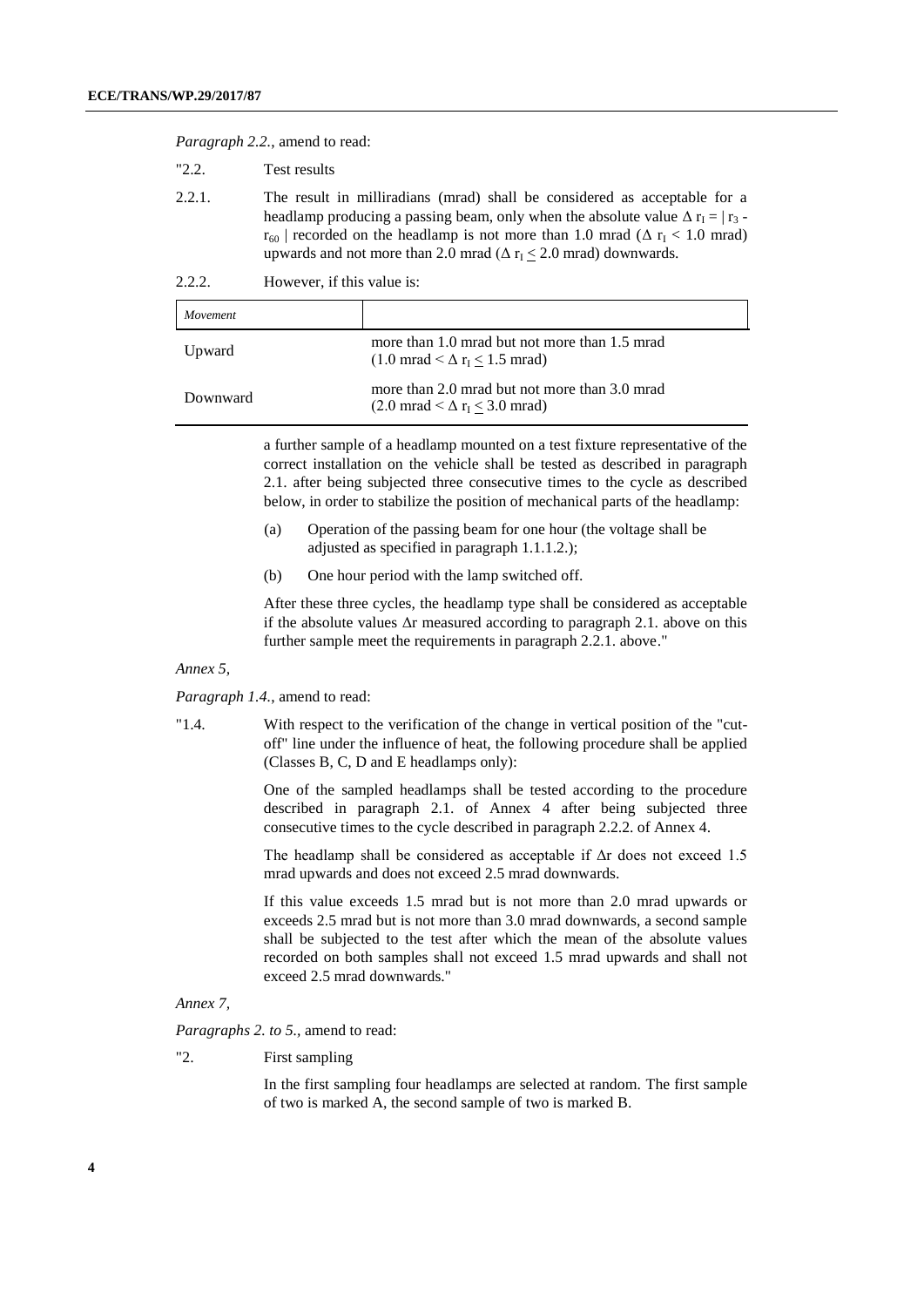2.1. The conformity of mass-produced headlamps shall not be contested if the deviation of any specimen of samples A and B (all four lamps) is not more than 20 per cent.

> In the case, that the deviation of both lamps of sample A is not more than 0 per cent, the measurement can be closed.

2.2. The conformity of mass-produced headlamps shall be contested if the deviation of at least one specimen of samples A or B is more than 20 per cent.

> The manufacturer shall be requested to bring his production in line with the requirements (alignment) and a repeated sampling according to paragraph 3. below shall be carried out within two months' time after the notification. The samples A and B shall be retained by the Technical Service until the entire Conformity of Production process is finished.

3. First repeated sampling

A sample of four lamps is selected at random from stock manufactured after alignment.

The first sample of two is marked C, the second sample of two is marked D.

3.1. The conformity of mass-produced headlamps shall not be contested if the deviation of any specimen of samples C and D (all four lamps) is not more than 20 per cent.

> In the case, that the deviation of both lamps of sample  $C$  is not more than 0 per cent, the measurement can be closed.

- 3.2. The conformity of mass-produced headlamps shall be contested if the deviation of at least:
- 3.2.1. One specimen of samples C or D is more than 20 per cent but the deviation of all specimen of these samples is not more than 30 per cent.

The manufacturer shall again be requested to bring his production in line with the requirements (alignment).

A second repeated sampling according to paragraph 4. below shall be carried out within two months' time after the notification. The samples C and D shall be retained by the Technical Service until the entire Conformity of Production process is finished.

3.2.2. One specimen of samples C and D is more than 30 per cent.

In this case the approval shall be withdrawn and paragraph 5. below shall be applied.

4. Second repeated sampling

A sample of four lamps is selected at random from stock manufactured after alignment.

The first sample of two is marked E, the second sample of two is marked F.

4.1. The conformity of mass-produced headlamps shall not be contested if the deviation of any specimen of samples E and F (all four lamps) is not more than 20 per cent.

> In the case, that the deviation of both lamps of sample  $E$  is not more than 0 per cent, the measurement can be closed.